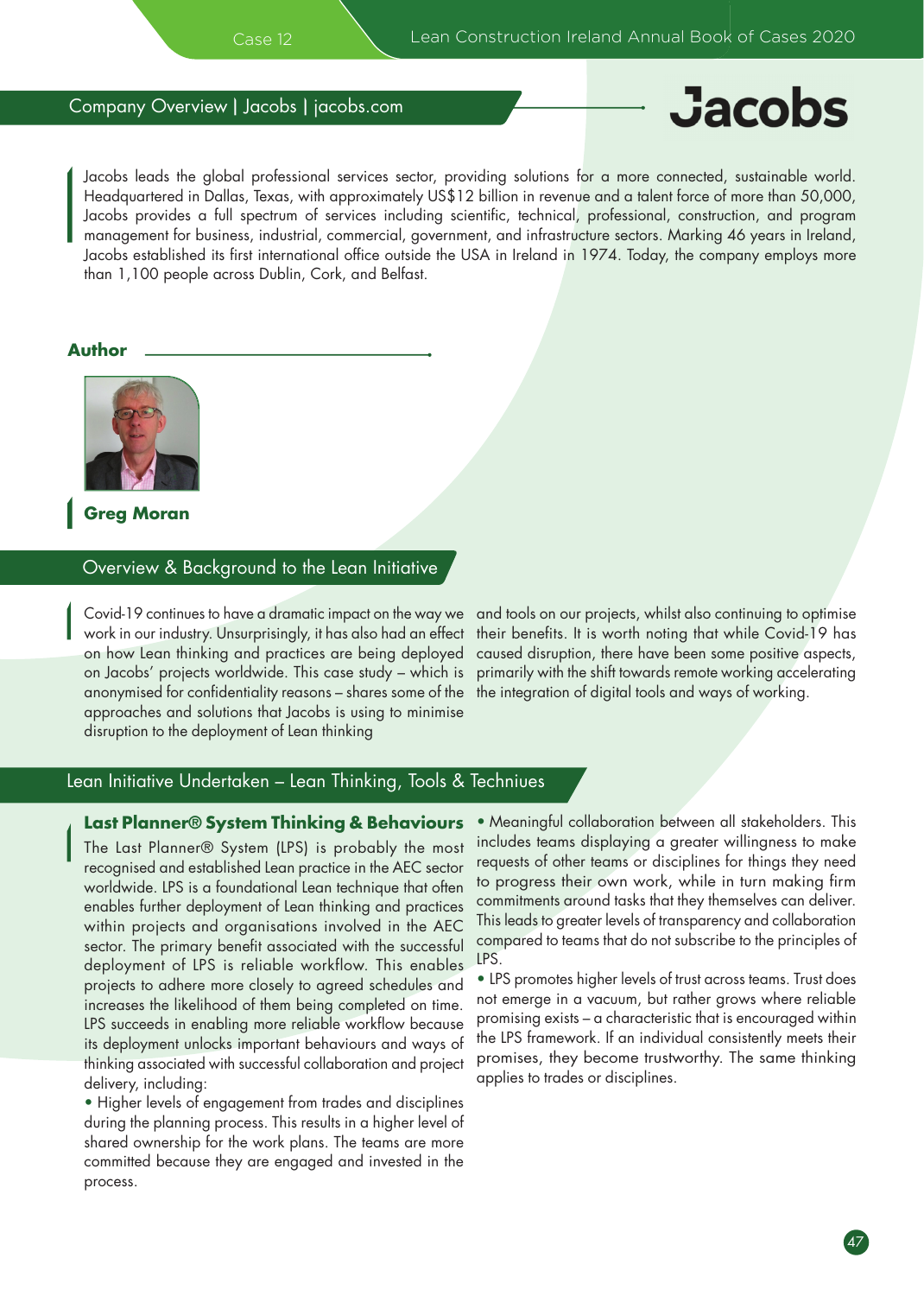• Rather than ignoring constraints – issues that have the potential to prevent work progressing to plan – LPS encourages proactive identification of, ownership for, and removal of constraints. Constraint logs are often employed to support this aspect of LPS deployment.

• Learning and Improvement – the simple process of capturing and categorising the main root causes for failed commitments that is embedded into LPS encourages teams to move beyond blame-oriented behaviours ("who") towards learning and improvement ("why").

• Shared Understanding of Flow and Pull – the closer collaboration that LPS deployment encourages creates a better understanding of the importance of the Lean principles of flow and pull for all parties. These Lean concepts become less abstract, and it becomes more evident to all that having one discipline or trade getting significantly ahead of others can create queues and waiting waste elsewhere.

LPS has become an increasingly prevalent Lean practice within Jacobs' Life Sciences projects worldwide. There is growing recognition within Jacobs and among our client base that LPS deployment yields significant benefits during design and construction phases. On a recent life sciences project, the Jacobs construction management team, together with all key contractors on-site, successfully implemented some of the core principles underlying LPS in a manner that was working well and yielding benefits prior to the emergence of Covid-19. The challenge for the project team was to successfully migrate some of the LPS practices on the project to remote working, without diluting any of its key benefits, following the adoption of social distancing measures and new working practices necessitated by Covid-19.

### **Adapting Last Planner® System Implementation to Covid-19 Challenges and Remote Working**

• Digital Weekly Planning & Lookahead Meetings – A key element of LPS implementation is the weekly planning and lookahead meeting. Pre-Covid-19, this meeting was a traditional face-to-face meeting attended by the Jacobs construction team and representatives from all project contractors engaged on-site. The meeting has since migrated to a virtual meeting format using Microsoft Teams to ensure compliance with social distancing measures. Weekly results and production plans are now generated via Teams to enable the weekly PPC% to be generated and shared virtually in real-time during the Teams meeting. Team commitments are discussed, made, and captured virtually via shared screens during the meeting. The weekly and updated lookahead plans are issued from Teams shortly after the meeting is concluded. Root causes of failed commitments are also categorised and issued as part of the output of the virtual meeting.

are also categorised and issued as part of the output of the virtual meeting.

• Digital Pull Planning Meetings – Jacobs has also begun to host virtual pull planning meetings as part of the migration to digital LPS deployment. Previously, pull planning meetings were held in a traditional format with all team members attending in a meeting room using Post-its to identify upcoming milestones and the various tasks required to meet them on time.



**Figure 1.** Example of Virtual Pull Planning

Jacobs is now employing a number of digital tools to support virtual pull planning meetings, including Nureva and Mural, with good levels of success.

• Lessons from Digital LPS – The changes to the LPS practices outlined above have been successfully implemented in the context of the wider changes on sites and in working practices necessitated by Covid-19. The migration of these LPS practices to remote working has been achieved without significantly affecting performance levels, as reflected by the PPC% trend in Figure 2.